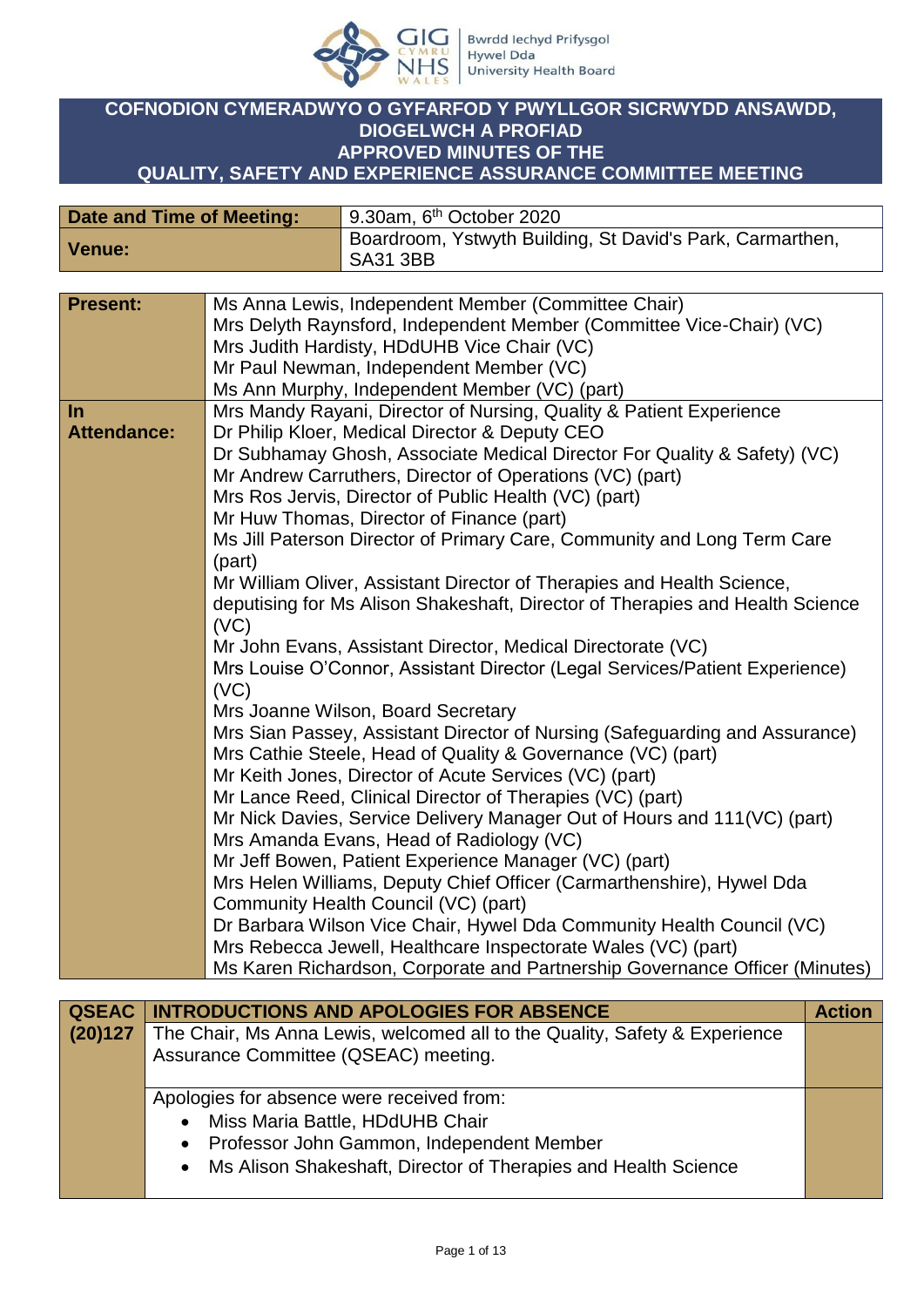| <b>QSEAC</b>            | <b>DECLARATIONS OF INTERESTS</b>                                                                                                                          |  |
|-------------------------|-----------------------------------------------------------------------------------------------------------------------------------------------------------|--|
| (20)128                 | There were no declarations of interests made.                                                                                                             |  |
|                         |                                                                                                                                                           |  |
| <b>QSEAC</b><br>(20)129 | MINUTES AND MATTERS ARISING FROM THE MEETING HELD ON 13TH<br><b>AUGUST 2020</b>                                                                           |  |
|                         | RESOLVED - that the minutes of the meeting of the Quality, Safety and                                                                                     |  |
|                         | Experience Assurance Committee (QSEAC) held on 13 <sup>th</sup> August                                                                                    |  |
|                         | 2020 be approved as a correct record.                                                                                                                     |  |
|                         |                                                                                                                                                           |  |
| <b>QSEAC</b>            | <b>TABLE OF ACTIONS FROM THE MEETING HELD ON 13TH AUGUST 2020</b>                                                                                         |  |
| (20)130                 | An update was provided on the Table of Actions from the meeting held on 13 <sup>th</sup>                                                                  |  |
|                         | August 2020, with the following noted:                                                                                                                    |  |
|                         | <b>QSEAC (20)118 Research &amp; Development (R&amp;D) Restart Activity</b>                                                                                |  |
|                         | <b>Report - whilst the action to discuss concerns regarding a lack of</b>                                                                                 |  |
|                         | dedicated accommodation for R&D staff is complete, Dr Philip Kloer                                                                                        |  |
|                         | emphasised that the longstanding issue is not resolved. Dr Kloer confirmed<br>that whilst space has been identified in Glangwili General Hospital (GGH),  |  |
|                         | a number of logistical issues require resolution in relation to accessing this                                                                            |  |
|                         | space, with discussions on-going. For QSEAC's assurance, routine                                                                                          |  |
|                         | reporting on this would be included within the R&D Sub-Committee update                                                                                   |  |
|                         | report to QSEAC. Mr Paul Newman enquired as to the progress made                                                                                          |  |
|                         | regarding R&D accommodation at other acute sites. Mrs Mandy Rayani<br>confirmed that the concerns raised regarding R&D accommodation will                 |  |
|                         | form part of the wider discussions on additional space required for storage                                                                               |  |
|                         | due to COVID-19 and also social distancing regulations. It was noted that                                                                                 |  |
|                         | Mr Andrew Carruthers would oversee a task and finish group to progress                                                                                    |  |
|                         | this work.                                                                                                                                                |  |
|                         |                                                                                                                                                           |  |
| <b>QSEAC</b>            | <b>RUBY's AND STAFF STORY</b>                                                                                                                             |  |
| (20)131                 | Members received two videos relating to patient experience during the                                                                                     |  |
|                         | pandemic, focusing on communication to families of patients both before i.e.<br>Ruby's Story, and after the implementation of the Family Liaison Officers |  |
|                         | (FLOs) i.e. Staff Story. Mrs Louise O'Connor informed Members that the FLO                                                                                |  |
|                         | role had been developed, in response to the feedback received from a number                                                                               |  |
|                         | of families during COVID-19.                                                                                                                              |  |
|                         | Ms Jill Paterson joined the Committee meeting                                                                                                             |  |
|                         | Mrs O'Connor advised that the Patient Experience Team have received                                                                                       |  |
|                         | positive feedback from patients and families following the implementation of                                                                              |  |
|                         | the FLOs. In addition, ward staff have welcomed the initiative, with Mrs                                                                                  |  |
|                         | O'Connor expressing thanks to the Directors of Nursing, Quality & Patient                                                                                 |  |
|                         | Experience and Workforce & Organisational Development for their support in<br>progressing the initiative. In total, 60 FLOs have been employed across a   |  |
|                         | number of Health Board acute sites, all of whom have been managed by the                                                                                  |  |
|                         | Patient Experience Team.                                                                                                                                  |  |
|                         |                                                                                                                                                           |  |
|                         | Following discussion on the content of both videos, the following comments<br>were raised:                                                                |  |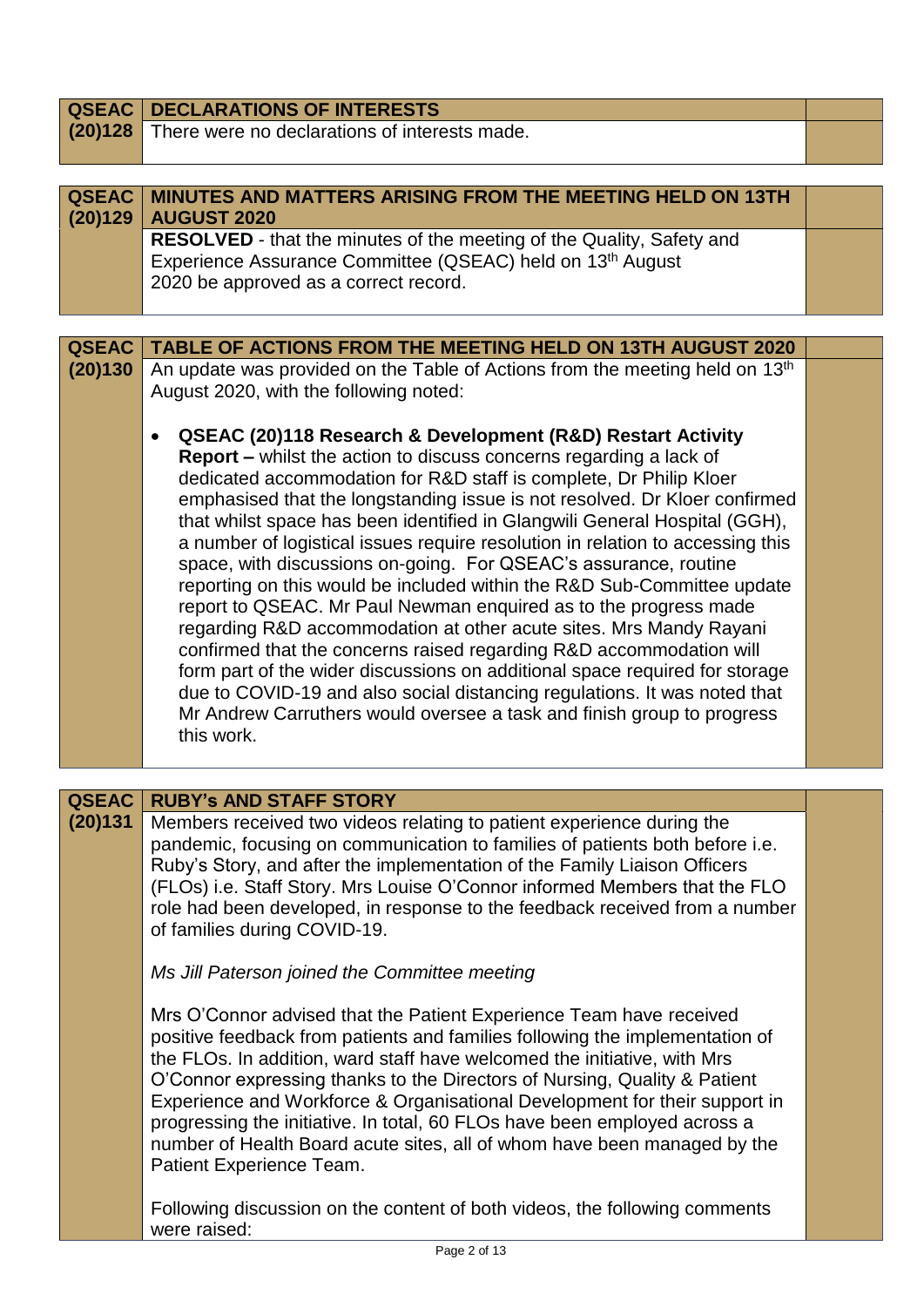- that the patient had been grateful for the care received, with Members commenting that providing good patient care should be implicit within ward areas.
- ward staff should not be reliant on one member of staff to provide updates to relatives.
- whilst welcoming the positive feedback from the A&E staff to the patients family, it was noted that this did not continue when the patient was admitted to the ward.
- the importance of helping patients with simple tasks in hospital, which the FLOs were able to provide, which improved patient experience in hospital.
- since the implementation of the FLOs, therapy staff have provided positive feedback, noting improved patient outcomes.
- that patient experience has improved in areas where FLOs have been employed.
- confirmation that the communication provided by FLOs to relatives, are generic daily updates as opposed to clinical updates.
- that discussions are taking place for an addition to nurses training, which will include them undertaking the role of FLOs on wards. This follows an initiative in Cardiff & Vale University Health Board (C&VUHB), which has been very positively received.
- confirmation that the majority of complaints received are in relation to communication.
- that systems were not prepared to manage the significant increase in calls received in wards due to the restrictive visiting introduced at short notice during COVID-19.

For assurance, Mrs O'Connor confirmed that the relatives of the patient in the first video have held meetings with the clinicians involved in their relatives care and that actions have been agreed to improve communication. In relation to next steps, funding has been requested through the Charitable Funds Committee to increase the Patient Experience Team in Bronglais General Hospital (BGH) on a temporary basis whilst an alternative funding stream can be identified. Furthermore, a pilot is planned which should provide quantitative data to determine the best approach to expand the service, including discussing options with the stakeholders involved and the third sector. This will be particularly important when patient visiting is reintroduced.

Recognising that the introduction of the FLOs has been positive, Mrs Hardisty expressed concern that a further pilot is required, and suggested that the role should be part of a ward's establishment or supported by volunteers. Whilst recognising the concern, Mrs Rayani advised that a sustainability plan to commence in April 2021, would need to be agreed given that FLOs have only been employed on a temporary basis, and at an additional cost to the Health Board. Furthermore, the priority would be to increase substantive ward staff in order to reduce agency spend. In response to the suggestion of utilising volunteers for these roles, whilst welcoming the contribution of volunteers, Mrs Rayani emphasised that given volunteers are not mandated to attend and therefore consistent cover may then not be provided. Whilst a number of services have supported the FLOs, for example therapy services, this has not been universal. It is therefore considered appropriate to conduct a pilot to test and confirm the effectiveness of the initiative, prior to changing the establishment on wards.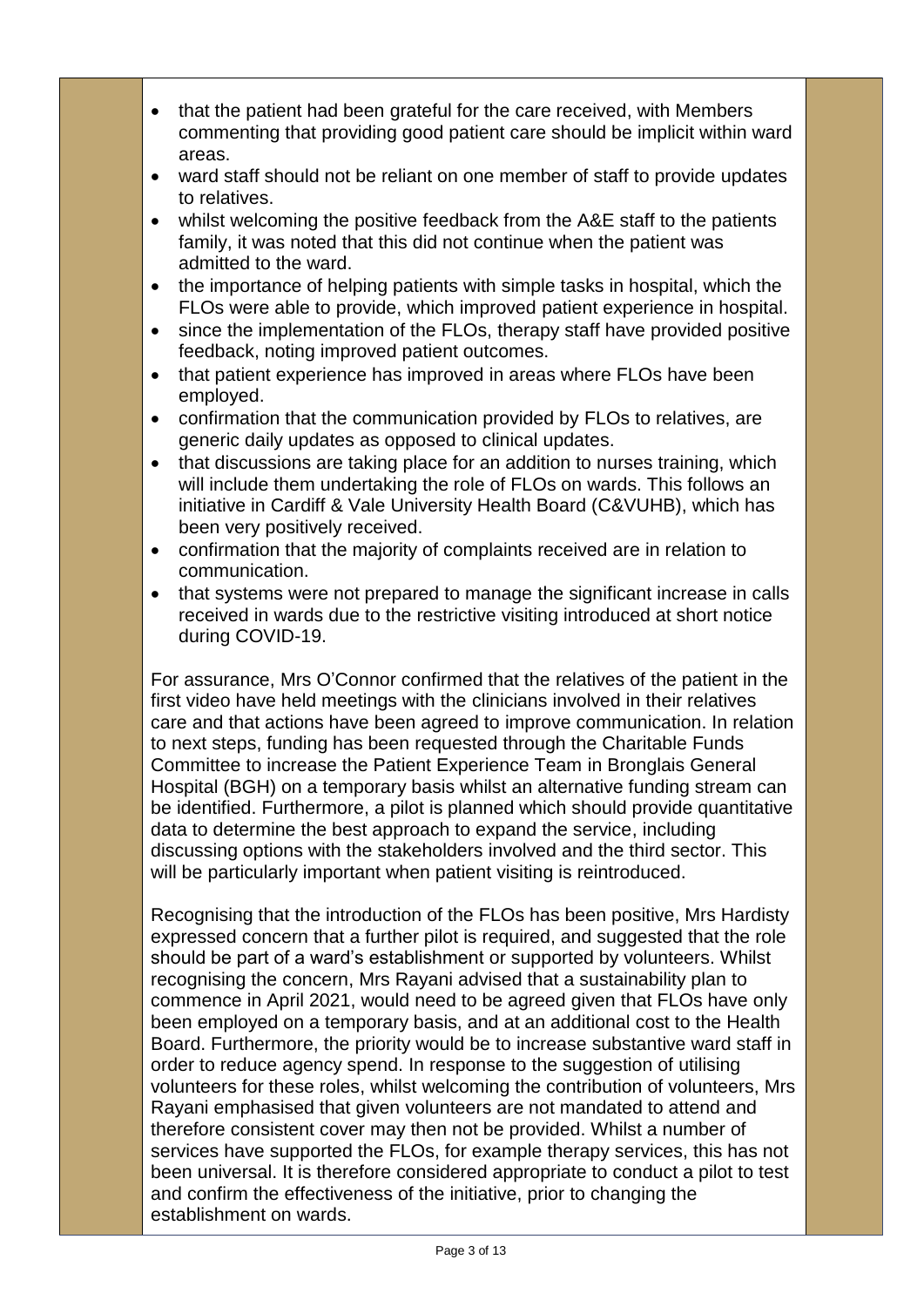| Mrs Ros Jervis and Mr Keith Jones left the Committee meeting<br>Mrs Rebecca Jewell raised a number of observations from the first video -<br>firstly that poor communication has been highlighted due to COVID-19;<br>secondly that whilst the family received an update on their relative's condition<br>from one member of staff, this was only possible after they had completed<br>their shift. Ms Jewell also expressed concern that FLOs have not been<br>employed in BGH. In response, Mrs Rayani commented that the Health Board<br>was already aware of gaps in communication with relatives, which has been a<br>commonly raised theme following Healthcare Inspectorate Wales inspections, |            |
|-------------------------------------------------------------------------------------------------------------------------------------------------------------------------------------------------------------------------------------------------------------------------------------------------------------------------------------------------------------------------------------------------------------------------------------------------------------------------------------------------------------------------------------------------------------------------------------------------------------------------------------------------------------------------------------------------------|------------|
| with actions to improve communication having been progressed at pace due<br>to the COVID-19 pandemic. For clarity, Mrs O'Connor confirmed that whilst<br>FLOs have been employed in BGH, the Health Board does not have a<br>substantive member of the Patient, Advice and Liaison Service (PALS) team<br>in post in BGH.<br>In summary, Ms Lewis acknowledged that Members are keen to support any<br>initiatives which improve communication with relatives, and recognised that<br>the introduction of FLOs on wards has progressed this aspiration. However,                                                                                                                                      |            |
| whilst commending the Health Board for this innovative response, it is<br>recognised that improving communication is much wider than this initiative. It<br>was therefore proposed that a report be presented to QSEAC in February<br>2021 to update Members on progress relating to a sustainability plan for<br>FLOs, and further options identified.<br>Finally, Ms Lewis expressed thanks on behalf of QSEAC to Ruby's family for                                                                                                                                                                                                                                                                 | <b>LOC</b> |
| their honest account of their experience and also to the Patient Experience<br>Team for the work undertaken in order to initiate the FLOs role at pace.                                                                                                                                                                                                                                                                                                                                                                                                                                                                                                                                               |            |
| The Committee NOTED both Ruby's Story and the Staff Story.                                                                                                                                                                                                                                                                                                                                                                                                                                                                                                                                                                                                                                            |            |
|                                                                                                                                                                                                                                                                                                                                                                                                                                                                                                                                                                                                                                                                                                       |            |

#### **QSEAC CORPORATE RISKS ASSIGNED TO QSEAC**

**(20)132** *Mr Huw Thomas joined the Committee meeting*

> Members received the Corporate Risks assigned to QSEAC report and Mrs Rayani advised that future Corporate Risk Reports to the Committee would be aligned to the Board's planning objectives.

In response to a query from Mrs Helen Williams relating to *Risk 750, Lack of substantive middle grade doctors affecting Emergency Department (ED) in Withybush General Hospital (WGH)*, Dr Philip Kloer advised that due to a lack of substantive middle grade doctors nationally, this has been a long standing challenge for the Health Board to resolve. Whilst WGH has more registrars in A&E than previously, the risk has been mitigated with support from consultants; however as they are required to supervise, flow in A&E can be delayed. Furthermore, as part of the Health Board's strategy, a business case to support alternative staffing models will be progressed.

Following the update from Dr Kloer, Mrs Hardisty enquired whether the risk ultimately relates to a lack of middle grade doctors or patient waiting times in A&E. Dr Kloer explained that whilst the allocation of doctors has improved to 4, the optimum allocation is 8, therefore waiting times and flow through A&E are interlinked, which increases the risk to patients. Furthermore, business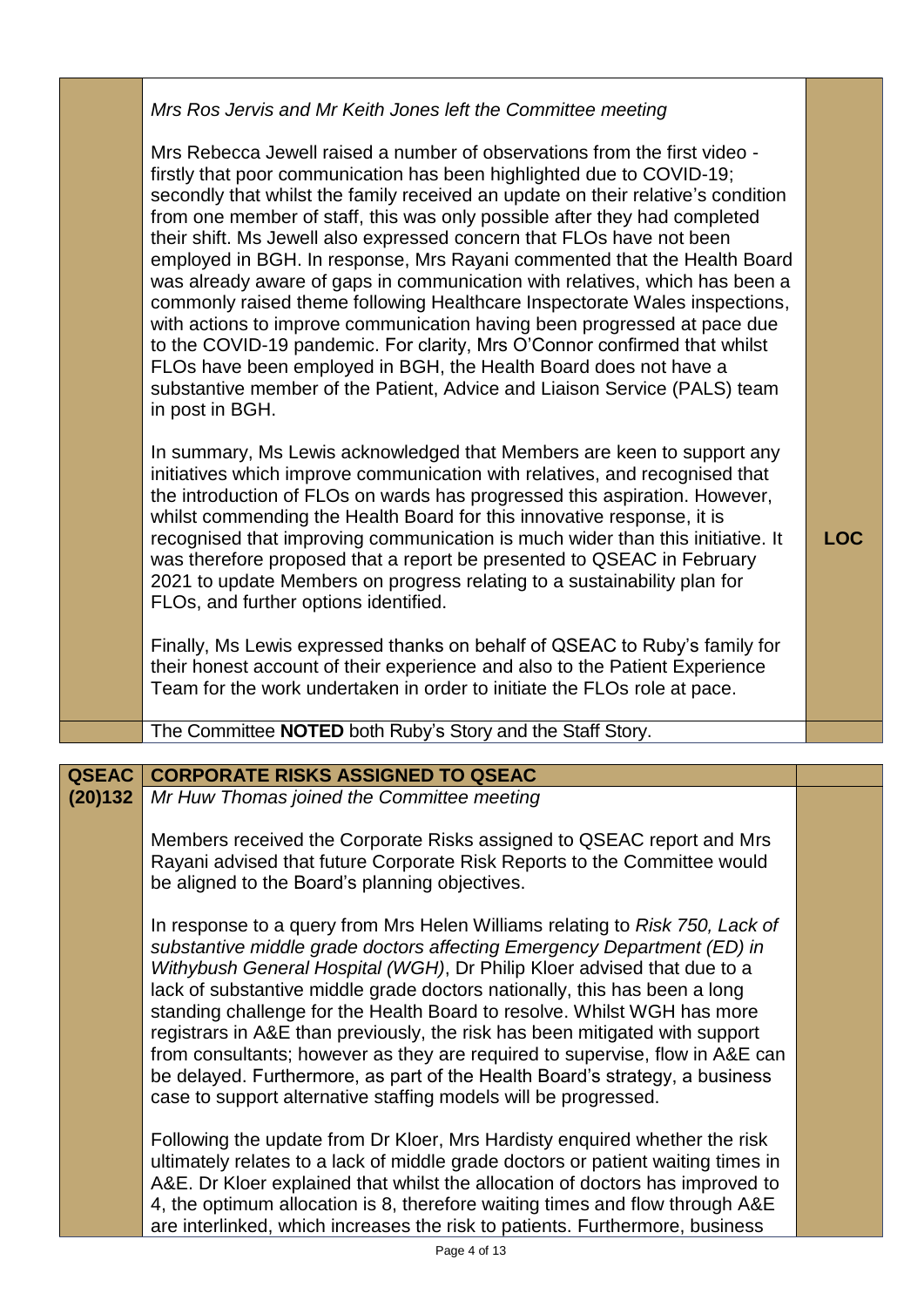continuity also needs to be considered, given that a non-substantive doctor may leave the Health Board at short notice. However, Dr Kloer undertook to take Mrs Hardisty's comments into consideration when reviewing the risk.

Mr Paul Newman commented that *Risk 91 – Insufficient number of Consultant Cellular Pathologists to meet 14 day timescale set out in the new Single Cancer Pathway and Risk 117 - Delays in transfers to tertiary centres for urgent cardiac investigations, treatment and surgery* have been on the risk register since 2011, and enquired whether these are still risks and whether they can be resolved. Mrs Rayani advised that the interconnection between the Corporate Risk Register (CRR) and the Board's planning objectives has been recognised, and that following Board approval, the focus of the Executive Team would be on taking this forward.

*Mr Huw Thomas left the Committee meeting*

The Committee **RECEIVED ASSURANCE** that:

- All identified controls are in place and working effectively.
- All planned actions will be implemented within stated timescales and will reduce the risk further and/or mitigate the impact, if the risk materialises.

### **QSEAC (20)133 RISK 628 FRAGILITY OF THERAPY PROVISION ACROSS ACUTE, COMMUNITY AND PRIMARY CARE SERVICES**

Mr Lance Reed presented the Risk 628 Fragility of Therapy Provision across Acute, Community and Primary Care Services report, advising that historically there has been a lack of therapy staff to deliver the intensity of care patients require. Mr Reed outlined the actions taken to manage the risk involved, including the three year plan to address workforce shortages. In addition, further funding has been secured for a number of therapy roles, with graduate level recruitment progressed to address the shortfall at Band 5. Further options have included reviewing service provision for specific roles, for example, stroke and COVID-19 patients and on-call rotas, with support from Health Education and Improvement Wales (HEIW) to improve workforce plans and systems with our Local Authority (LA) partners.

*Ms Jill Paterson left the Committee meeting*

In response to a query from Mrs Williams, Mr William Oliver advised that following discussions at the recent Operational Quality, Safety and Experience Sub-Committee (OQSESC) meeting, it has been proposed, given that a number of therapy risks relate to staffing, these would be incorporated into a wider risk on staffing.

Dr Barbara Wilson enquired whether risk-weighting is taken into consideration on an individual basis or across multiple therapies. In response, Mr Reed confirmed that this is undertaken on an individual basis by each service when reviewing their risks.

In response to a query from Mrs Hardisty relating to the use of the Delivery Unit to provide Demand & Capacity (D&C) training for Therapy Services, Mr Reed confirmed that this should ensure that the agreed measures are universal across all areas. Following NHS benchmarking, it is anticipated that community services and modelling for populations affected by COVID-19 will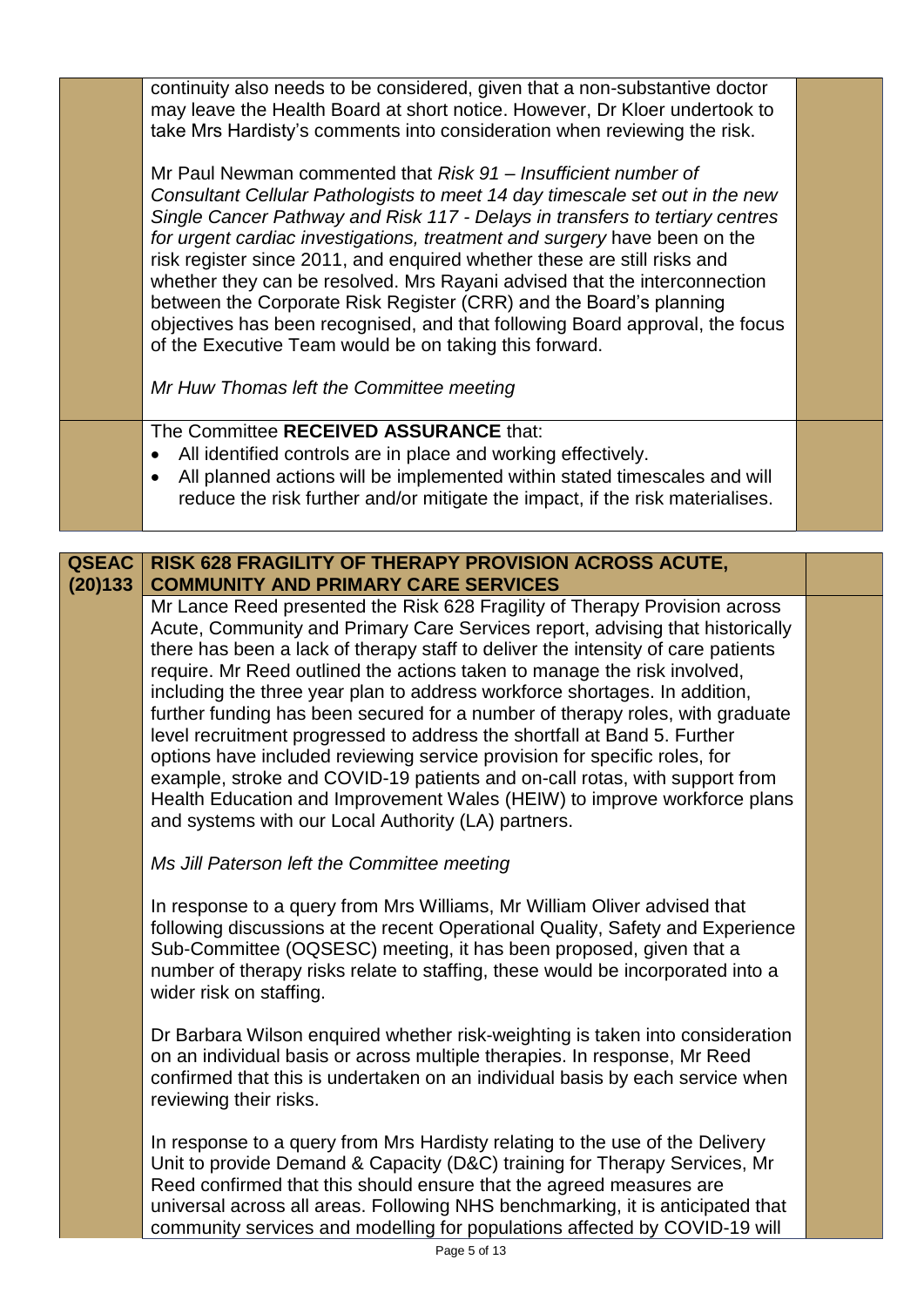be progressed first. Whilst the report does not provide any timescales, Mr Oliver advised that further details are included within the CRR report. Mr Newman requested information relating to supply and demand, and whether the team are aware of specific hotspots that require addressing. Mr Reed advised that part of the D&C work with the Delivery Unit will be to understand the staffing profile of sites, given that it is acknowledged that historically therapy provision has been under established. *Mrs Cathie Steele joined the Committee meeting* Referring to the issue of rurality now becoming a positive recruitment benefit, Mrs Delyth Raynsford enquired whether the Health Board has any evidence to support this statement. Mr Reed advised that previously there has been a challenge with recruiting to rural areas, however since COVID-19, there has been an increase in enquiries from individuals expressing an interest to relocate from larger cities to Hywel Dda University Health Board (HDdUHB). Mr Reed further advised that this is evidenced by the successful recruitment for a number of posts which have been vacant for a significant period of time. Whilst welcoming the steps taken to manage Risk 628, Ms Lewis commented that it is too early to determine the impact of these actions. In respect of next steps, given that the Committee requires timescales for the agreed actions, it was proposed that this risk should be monitored by OQSESC, with an update provided to a future QSEAC meeting. **AS** The Committee: **RECEIVED ASSURANCE** that risks relating to fragility of therapy staffing levels are being discussed, managed and reviewed through meetings with the Director of Therapies & Health Science and Heads of Therapy Service meetings in order to provide the necessary assurances to QSEAC that operational risks are being managed effectively. **AGREED** that further monitoring should be undertaken by OQSESC, with an update provided to a future QSEAC meeting. **QSEAC (20)134 RISK 684 LACK OF AGREED REPLACEMENT PROGRAMME FOR RADIOLOGY EQUIPMENT ACROSS UHB**

Mrs Amanda Evans presented the background to *Risk 684 - Lack of agreed replacement programme for radiology equipment across UHB,* advising that radiology equipment has a limited lifespan and should be replaced in line with Royal College of Radiologist guidelines. Given the significant costs associated with replacing radiology equipment, previously these have been replaced from the All Wales Capital Programme. In March 2019, due to the number of radiology equipment coming to end of life, Welsh Government agreed to fund four pieces of equipment that had the highest priority, with three out of the four now complete. The MRI scanner in WGH has been delayed due to COVID-19, with completion now anticipated by the end of 2020. Whilst the intention has been to request funding from WG to replace CT scanners, this has not yet been progressed due to COVID-19. For QSEAC's assurance, service contracts are completed annually, with no concerns raised to date.

In response to a query raised by Mrs Hardisty in relation to community hospital equipment, Mrs Evans confirmed that whilst these are included within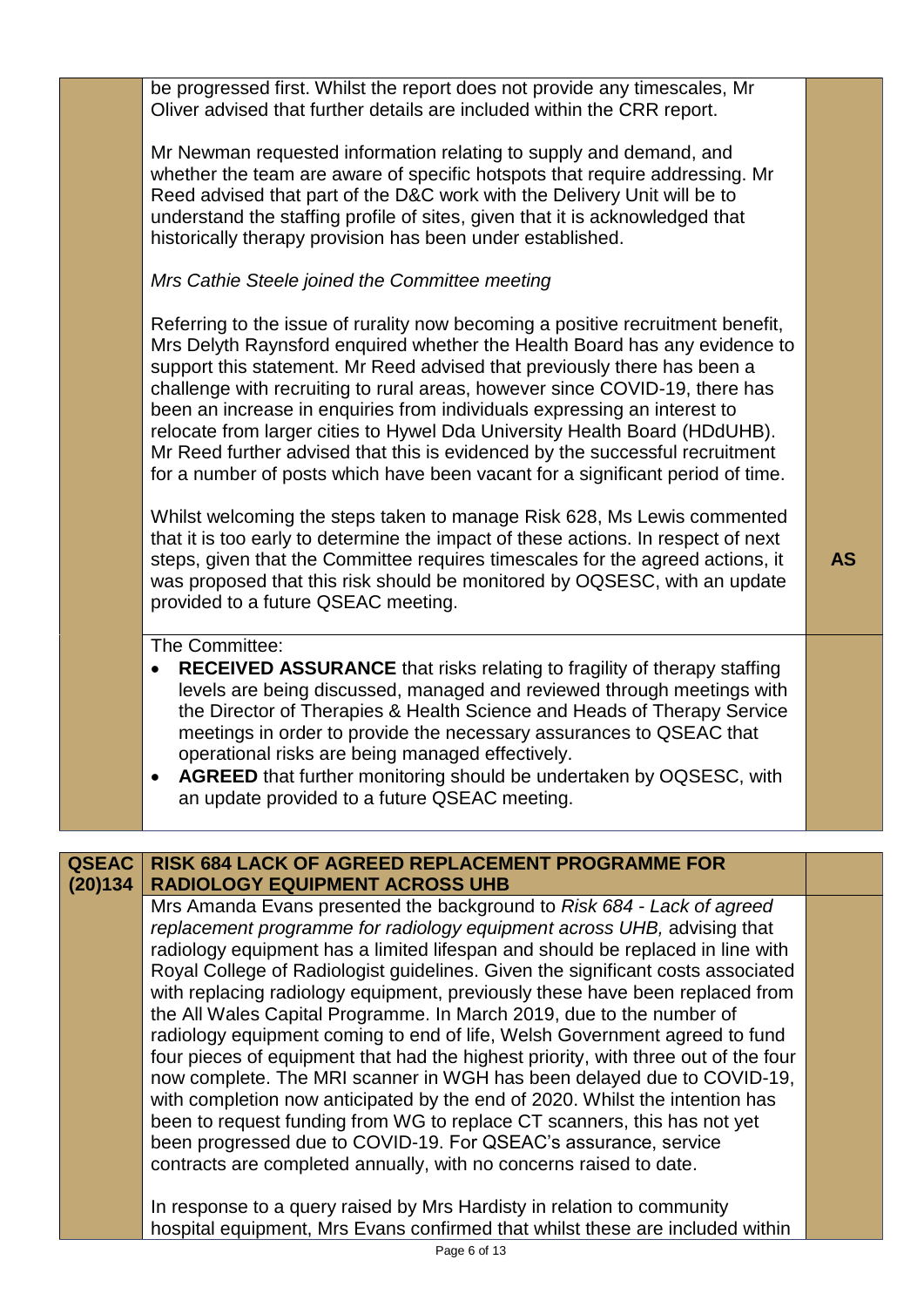|              | the plan, other equipment has been considered a higher priority to replace. It<br>should be recognised that equipment in community hospitals have lower<br>demands placed on them, resulting in longer lifespans, provided the Health<br>Board can source replacement parts.                                                                                                                                                                                                                                                                                                                                                                                                                                                                                                                                                                                                                                                                                                                                                                                                                                                                                     |              |  |
|--------------|------------------------------------------------------------------------------------------------------------------------------------------------------------------------------------------------------------------------------------------------------------------------------------------------------------------------------------------------------------------------------------------------------------------------------------------------------------------------------------------------------------------------------------------------------------------------------------------------------------------------------------------------------------------------------------------------------------------------------------------------------------------------------------------------------------------------------------------------------------------------------------------------------------------------------------------------------------------------------------------------------------------------------------------------------------------------------------------------------------------------------------------------------------------|--------------|--|
|              | Mrs Rayani noted that patients also have access to the Integrated Care<br>Centres (ICCs), in Cardigan and Tregaron which have new radiology<br>equipment. This enables patients to access tests closer to home, which is in<br>line with the Health Board's strategic plan. Mrs Evans added that patients can<br>be transferred to the ICC when equipment in BGH is unavailable.                                                                                                                                                                                                                                                                                                                                                                                                                                                                                                                                                                                                                                                                                                                                                                                 |              |  |
|              | Referring to the transfer of patients from BGH, Mrs Raynsford enquired as to<br>the appropriateness of such transfers. In response, Mrs Evans advised that<br>the option to transfer a patient is taken on a case by case basis with the full<br>involvement of the clinician involved in the patient's care.                                                                                                                                                                                                                                                                                                                                                                                                                                                                                                                                                                                                                                                                                                                                                                                                                                                    |              |  |
|              | The Committee RECEIVED ASSURANCE that controls are in place to<br>mitigate against Risk 684, and where gaps have been identified these are<br>being managed appropriately.                                                                                                                                                                                                                                                                                                                                                                                                                                                                                                                                                                                                                                                                                                                                                                                                                                                                                                                                                                                       |              |  |
|              |                                                                                                                                                                                                                                                                                                                                                                                                                                                                                                                                                                                                                                                                                                                                                                                                                                                                                                                                                                                                                                                                                                                                                                  |              |  |
| <b>QSEAC</b> | <b>QUALITY AND SAFETY ASSURANCE REPORT</b>                                                                                                                                                                                                                                                                                                                                                                                                                                                                                                                                                                                                                                                                                                                                                                                                                                                                                                                                                                                                                                                                                                                       |              |  |
| (20)135      | Mrs Sian Passey presented the Quality and Safety Assurance Report,<br>confirming that the top three incidents are as previously reported to QSEAC.<br>Mrs Sian Passey advised that Medication Medicine management workshops<br>had taken place across the acute sites with the purpose of identifying what<br>could be done differently Mrs Rayani, further advised that the intention of the<br>workshops were to help understand why errors are occurring and whether the<br>Management of Nursing and Midwifery<br>Medication Errors/Near Misses Policy is fit for purpose.                                                                                                                                                                                                                                                                                                                                                                                                                                                                                                                                                                                   |              |  |
|              | Referring to never events, Mrs Passey advised that it was disappointing that<br>there had been a number within a short period of time and advised on the<br>processes that are in place when a Never Event occurs, which included the<br>instigation of a Quality Panel, which is Chaired, by Mrs Rayani. The purpose<br>of the panel was to consider, whether there was any early learning, provide<br>assurance that the investigations are progressing in a timely manner and also<br>assurances on communication with family and wider stakeholders. Mrs Sian<br>Passey advised on the changes relating to the Healthcare Inspectorate Wales<br>(HIW) working practices with the approach on the use of a three-tiered model<br>of assurance and inspection that reduces the reliance on on-site inspection<br>activity as their primary method of gaining assurance. It is anticipated that<br>Board to Floor Visits will resume at the end of 2020. The Welsh Health<br>Specialised Services Committee (WHSSC) Quality and Patient Safety<br>Committee held a workshop in September 2020, which focused on patient<br>outcomes for commissioning services. |              |  |
|              | Mrs Passey commented that some of the graphs are now using control limits,<br>which is positive to see, however it has been recognised that further work is<br>required in relation to the interpretation of these. An example can be seen in<br>the falls data that identifies that there is a reduction in falls. However, due to<br>the reduced level of activity due to the pandemic within the in-patient areas<br>there was in fact a proportionately higher rate of falls per in-patient numbers.<br>Furthermore using the graphs it can be difficult to show individual                                                                                                                                                                                                                                                                                                                                                                                                                                                                                                                                                                                  | <b>SP/CS</b> |  |

improvement areas as this is diluted in the HB data.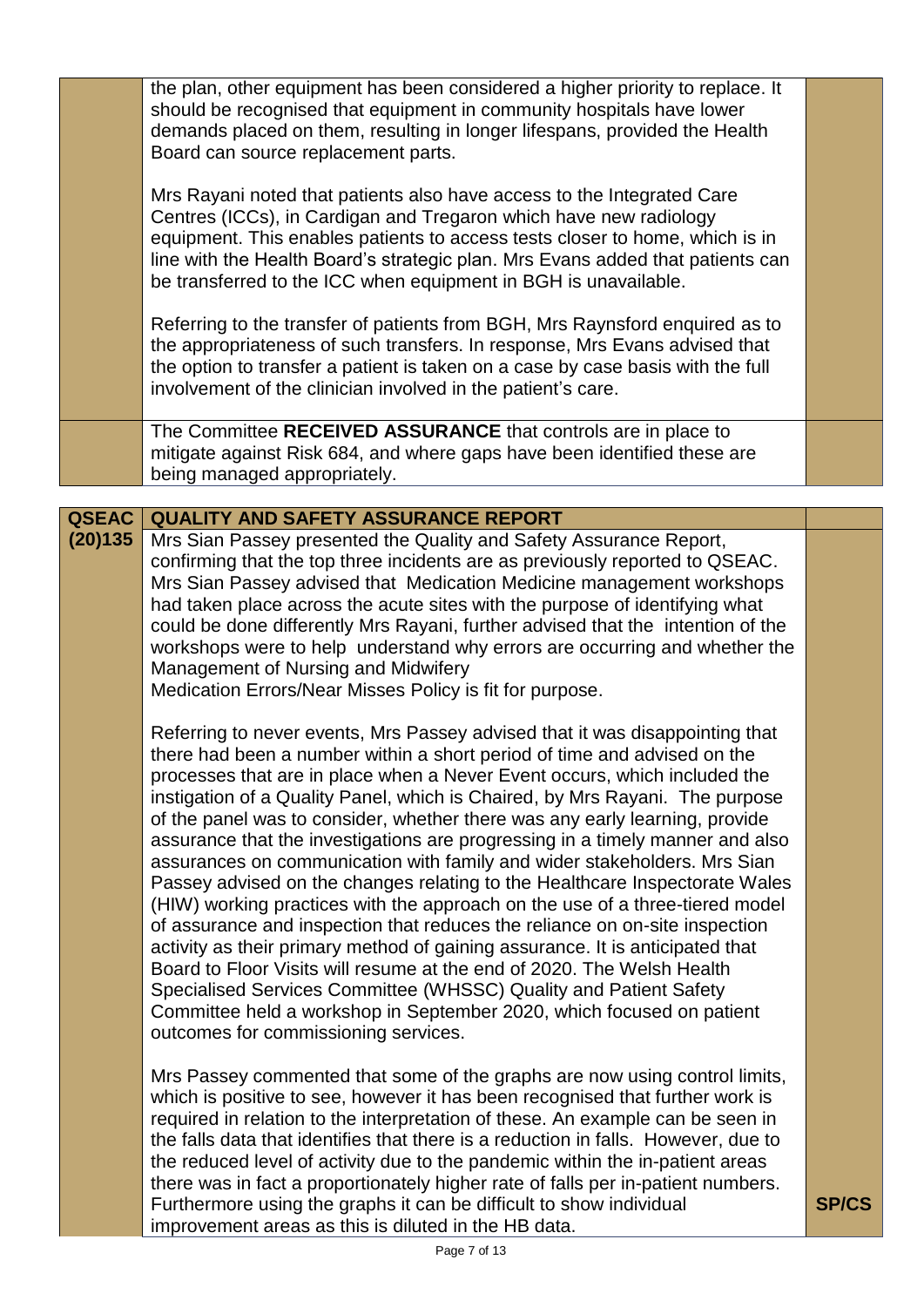In relation to future reporting, Mrs Passey enquired whether the Committee would prefer to receive a report indicating specific improvements, or an overarching report. In response, Mrs Cathie Steele commented that future reports could include both the Health Board wide graph, and also to provide Members with a better understanding, details of where targeted work may be required. Ms Lewis agreed to discuss options further with Mrs Passey outside of the Committee meeting.

## *Ms Jill Paterson re-joined the Committee meeting*

Noting the high number of never events and serious incidents, Mrs Hardisty enquired whether any learning should be presented to OQSESC. Mrs Steele acknowledged that this follows a period where no never events were reported, stating that the team agreed to establish quality panels to progress learning. In relation to serious incidents, this represents an increase in the number of deaths reported involving Mental Health patients. Ms Lewis agreed to discuss the issues raised with Mrs Passey and Mrs Steele, outside of the Committee meeting with an update provided via the Table of Actions on the agreed approach.

As a point of clarity, Mrs Hardisty commented that the orthopaedic improvement and learning action plan, had been presented to OQSESC in September 2020 not July 2020.

Mr Newman requested the inclusion of further granularity in future reports. Whilst areas of good practice are cited, the Committee should be advised of challenging areas, which should be supported by triangulation of metrics in order to identify these areas. In response, Mrs Passey advised that it was the intention that reports such as these would be reported to OQSESC through the revised governance structure, following which there would be escalation of the challenging areas to be reported through the reporting structure to QSEAC.

*Mr Andrew Carruthers joined the Committee meeting* 

*Mr Keith Jones re-joined the Committee meeting*

*Mr Lance Reed left the Committee meeting*

QSEAC **RECEIVED ASSURANCE** from the Quality and Safety Assurance Report.

| <b>QSEAC</b> | <b>ASSURANCE REPORTS WINTER PLANNING ON RISKS 129 &amp; 810</b>               |  |
|--------------|-------------------------------------------------------------------------------|--|
| (20)136      | Mr Andrew Carruthers informed Members that, given the number of               |  |
|              | overlapping risks which relate to winter preparedness, it has been proposed   |  |
|              | that these risks be reviewed in light of the Quarter 3 and 4 returns to Welsh |  |
|              | Government (WG), with a suggestion that the risks are merged into one         |  |
|              | overarching risk.                                                             |  |
|              |                                                                               |  |
|              | Mr Nick Davies presented the Risk 129 - Ability to Deliver an Urgent Primary  |  |
|              | Care Out of Hours (OOH) Service for Hywel Dda Patients report, advising that  |  |
|              | due to COVID-19, performance indicators relating to service performance       |  |

**SP/CS**

**KR**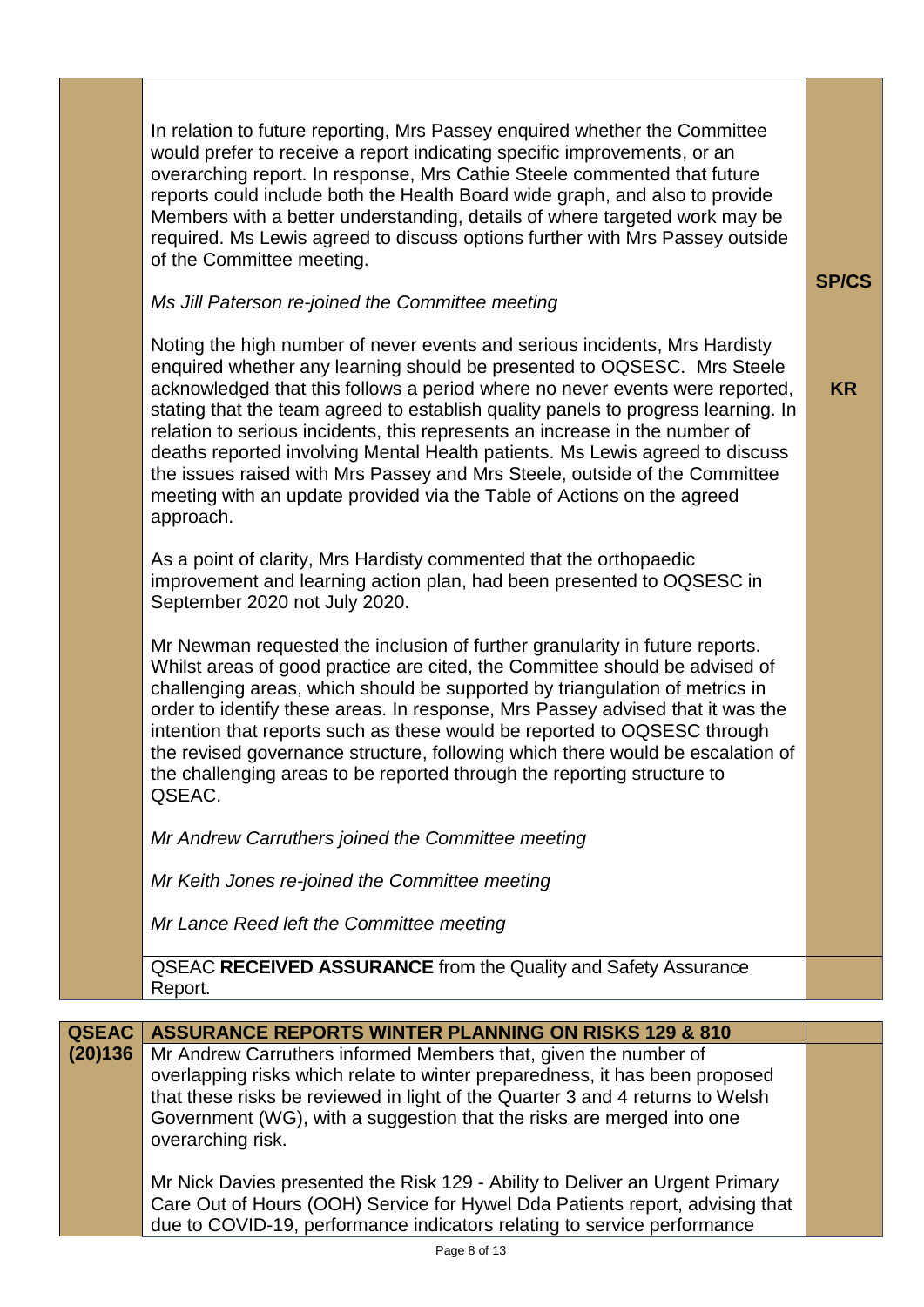were suspended by WG in March 2020; these have now re-convened. Whilst escalation levels have been agreed, management of the service is contained within the Health Board, with risks mitigated by moving demand to available capacity. However, to ensure performance monitoring is maximised, the Standards and Quality Indicators - 111 and OOH in Wales (2018 V5) are currently being reviewed nationally. Mr Davies advised that given the current shortfalls in capacity and an increase in demand, the risk score cannot currently be reduced. In addition, whilst the Advanced Paramedic Practitioner (APP) model has benefited the service, additional GPs were available at the beginning of the pandemic, however this has now reduced to pre COVID-19 capacity and therefore additional GPs are now required.

# *Mr Lance Reed left the Committee meeting*

Ms Jill Paterson advised that the report illustrates a requirement to agree thresholds and tolerance levels within the service due to the length of time this risk has been on the CRR. Following evidence indicating a reduction in patient impact, it was agreed to reduce the risk score. However, Ms Paterson suggested that QSEAC should agree this tolerance level, accepting the mitigations in place.

### *Ms Ann Murphy left the Committee meeting*

Mrs Hardisty acknowledged the comments by Ms Paterson. However, given that this approach is aligned to the success of the new strategy, enquired as to the next steps in order to progress this.

Mrs Williams commented that the service appears to be operating separately and enquired whether it has been included within the Health Board's 3 year plan. Ms Paterson confirmed that one of the planning objectives for the Health Board includes a 24 hour care model, which will incorporate this service. Mr Carruthers advised that a first point of contact service has been piloted in C&VUHB with early indications that this may be expanded to support part of the response to winter pressures.

In response to the suggestion by Ms Paterson regarding the tolerance of this risk, Mrs Joanne Wilson advised that given that this risk is aligned to quality and safety, the tolerance level has been agreed by the Board. Therefore, where the risk is consistently above this level, it is proposed that the Committee accepts this level and agrees to review later in the year. In response, Members agreed to support this approach, and forward plan a review in 6 months-time, it was further agreed to include the agreed approach within the QSEAC update report to Board.

Mr Keith Jones provided a verbal update relating to *Risk 810 Poor quality of care within the unscheduled care pathway*, advising that this risk will be included within the review of the Quarter 3 and 4 returns to WG. There is evidence that demand within the unscheduled care pathway is increasing, presenting additional pressures on the system. Therefore a winter plan report would be presented to QSEAC in December 2020, which will include details on the identified actions and whether these are mitigating the risks involved relating to the quality and safety of services. For clarity, Mrs Rayani advised that the focus of the report should indicate the impact for the patient and any identified harm associated with reduced performance. Ms Paterson suggested **AC KR**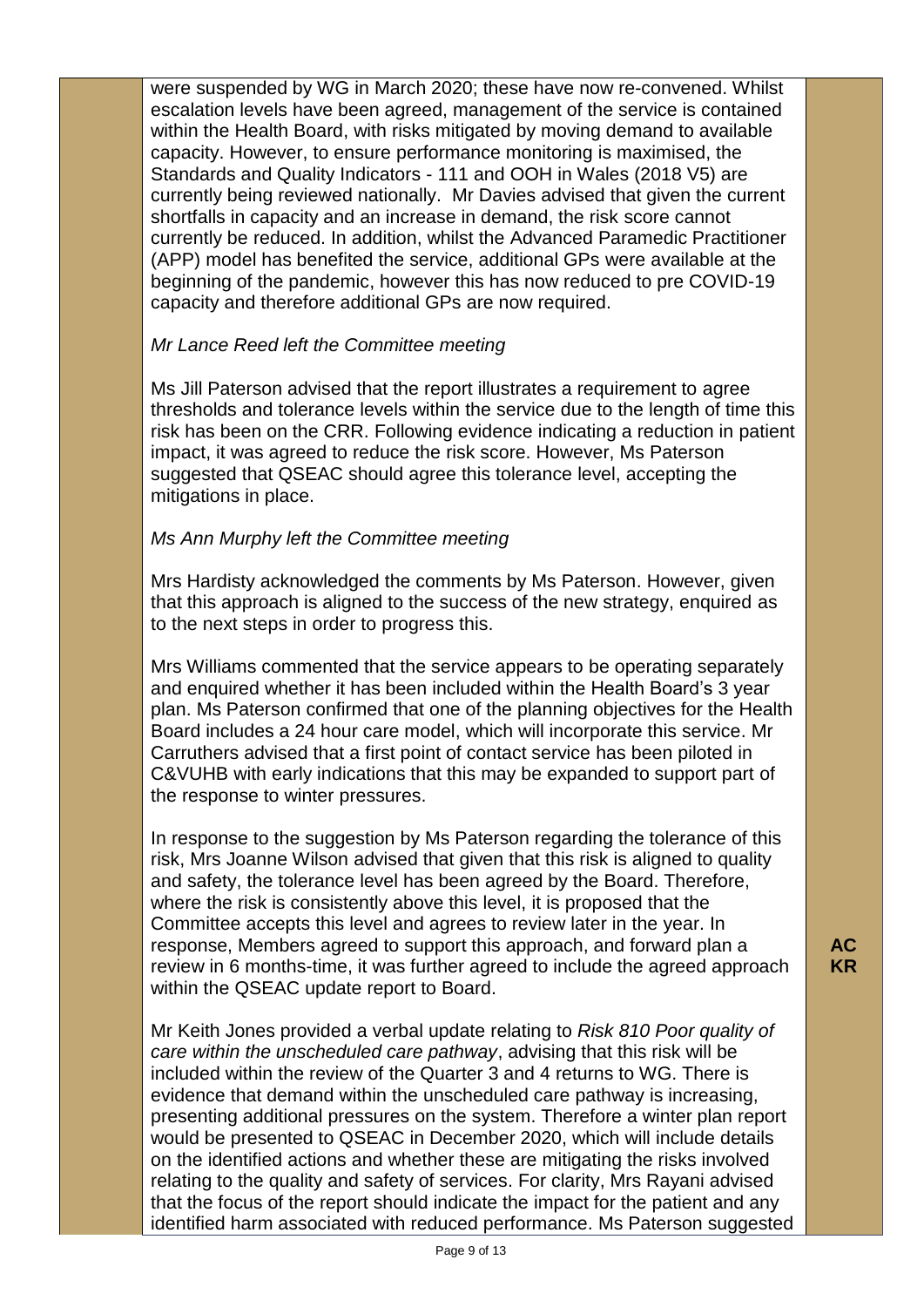|                         | that following discussions at Board, the report should be expanded to include<br>the impact on patients due to delayed transfers of care (DTOC), given that<br>discharge and flow are interlinked. Mr Jones confirmed that a whole system<br>approach would be included within the report to QSEAC in December 2020.<br>In summary, on behalf of QSEAC, Ms Lewis recognised the significant work<br>undertaken by Mr Davies and the team involved to improve the OOH service.                                                                                                                                                                                                                                                                                                                                                                     | <b>AC/KJ</b> |
|-------------------------|---------------------------------------------------------------------------------------------------------------------------------------------------------------------------------------------------------------------------------------------------------------------------------------------------------------------------------------------------------------------------------------------------------------------------------------------------------------------------------------------------------------------------------------------------------------------------------------------------------------------------------------------------------------------------------------------------------------------------------------------------------------------------------------------------------------------------------------------------|--------------|
|                         | The Committee:<br><b>RECEIVED</b> the Assurance Report Winter Planning on Risk 129.<br>NOTED the current fragile state of OOHs services at the Health Board in<br>$\bullet$<br>addition to the actions taken in an effort to mitigate the situation.<br>NOTED the verbal update on Risk 810 and that a report on winter planning<br>would be presented to QSEAC in December 2020.                                                                                                                                                                                                                                                                                                                                                                                                                                                                 |              |
| <b>QSEAC</b><br>(20)137 | <b>TRANS-CATHETER AORTIC VALVE INSERTION (TAVI) PROGRESS</b><br><b>REPORT</b>                                                                                                                                                                                                                                                                                                                                                                                                                                                                                                                                                                                                                                                                                                                                                                     |              |
|                         | The Trans-Catheter Aortic Valve Insertion (TAVI) Progress Report from<br>Swansea Bay University Health Board (SBUHB) was presented to Members.                                                                                                                                                                                                                                                                                                                                                                                                                                                                                                                                                                                                                                                                                                    |              |
|                         | In response to a query from Mrs Hardisty, Dr Kloer advised that whilst the<br>service for HDdUHB patients has improved significantly, SBUHB were only<br>monitoring elective patient referrals to the service and not urgent cases; this<br>has now been resolved. However, it should be recognised that with the<br>combination of the winter period and the expected increase in COVID-19<br>patients, TAVI patients may experience delays, therefore the outcome of the<br>review into the second cohort of patients will determine whether any concerns<br>have been raised.                                                                                                                                                                                                                                                                  |              |
|                         | The Committee RECEIVED ASSURANCE from the progress made in treating<br>those patients on the Trans-Catheter Aortic Valve Insertion (TAVI) waiting list.                                                                                                                                                                                                                                                                                                                                                                                                                                                                                                                                                                                                                                                                                           |              |
|                         |                                                                                                                                                                                                                                                                                                                                                                                                                                                                                                                                                                                                                                                                                                                                                                                                                                                   |              |
| <b>QSEAC</b><br>(20)138 | <b>MORTALITY REVIEW OF THE IMPACT ON PATIENTS WAITING FOR A</b><br><b>PROCEDURE DURING THE COVID-19 PANDEMIC</b>                                                                                                                                                                                                                                                                                                                                                                                                                                                                                                                                                                                                                                                                                                                                  |              |
|                         | Dr Kloer presented the Mortality Review of the Impact on Patients Waiting for<br>a Procedure During the COVID-19 Pandemic report, advising that this is a<br>preliminary report to determine whether mortality data has been comparable<br>to non-COVID-19 activity within HDdUHB and also across Wales. On initial<br>analysis, whilst the mortality rate in March 2020, was significantly higher, over<br>an extended period until July 2020, the average percentage mortality rate has<br>remained significantly lower for Hywel Dda compared to the All Wales<br>average. However, triangulated data is required to determine the full impact<br>upon those waiting for treatment from a mortality perspective. Whilst accepting<br>that further work is required, Dr Kloer expressed thanks to the team involved<br>in preparing the report. |              |
|                         | Mr Newman requested clarity on the plans relating to the triangulation of data<br>and also the expected timescales for the Committee. In response, Mrs Rayani<br>advised that the teams would need to review data relating to mortality and<br>patient experience in order to reach a decision on whether delays in treatment<br>may have been a factor. However, with COVID-19 demand increasing this<br>may take longer than anticipated, and therefore suggested that a realistic<br>timescale to receive a further update should be no earlier than February 2021.                                                                                                                                                                                                                                                                            |              |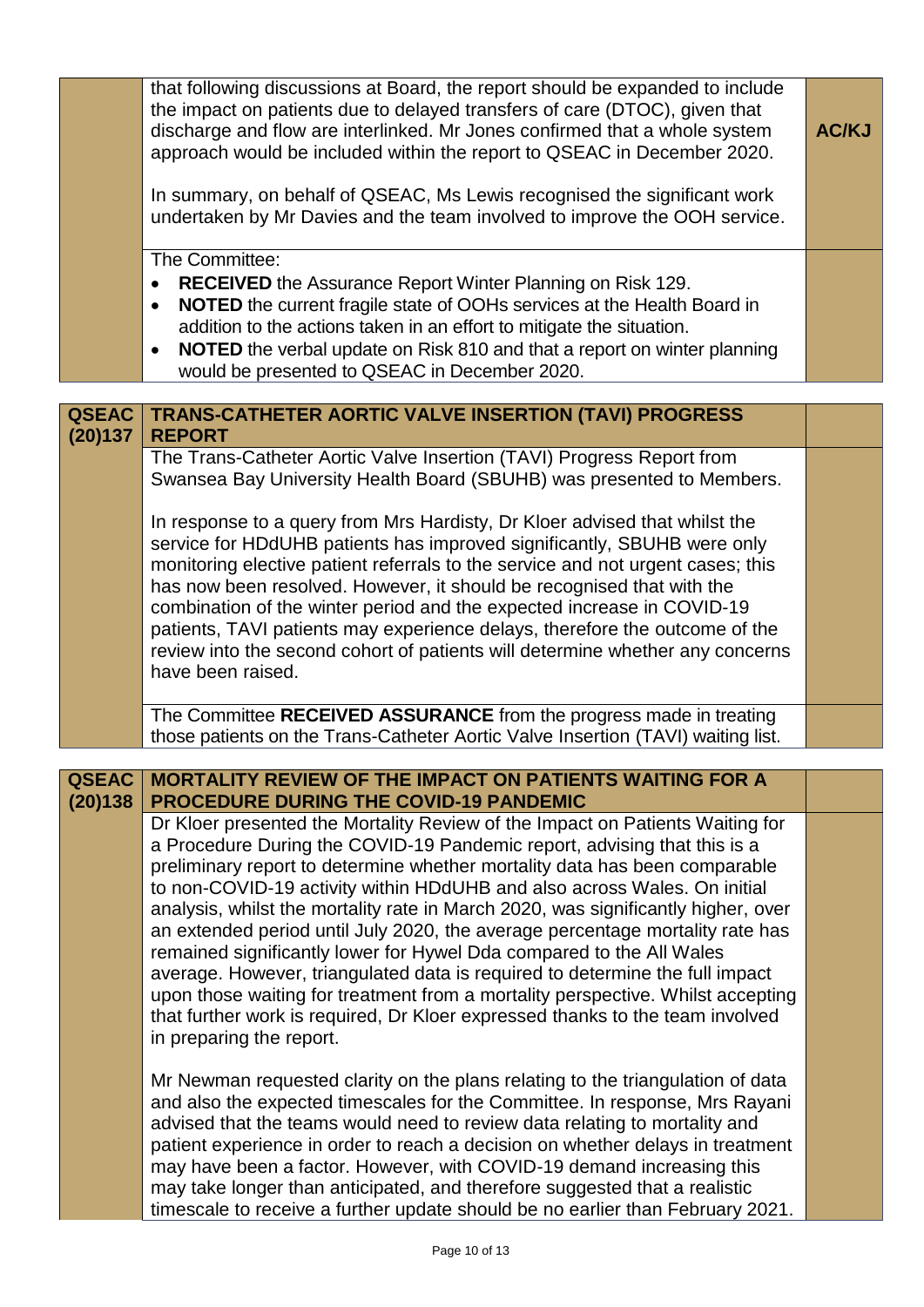|              | Mr Carruthers commented that given the continuing nature of the pandemic,<br>there may be a challenge in receiving adequate data to analyse. Of further<br>consideration will be the variability of a second wave of the pandemic, given<br>that the Health Board will be directed by national policy. Whilst wider patient<br>harm is recognised, an increase in patient numbers may change WG policy<br>and as a consequence of this, change the patient acuities.                                                                                             |              |
|--------------|------------------------------------------------------------------------------------------------------------------------------------------------------------------------------------------------------------------------------------------------------------------------------------------------------------------------------------------------------------------------------------------------------------------------------------------------------------------------------------------------------------------------------------------------------------------|--------------|
|              | Recognising that the current analysis does not highlight any immediate<br>concerns, that triangulated data (not yet available) is required to determine the<br>full impact upon those waiting for treatment, and that a formal review requires<br>comprehensive analysis, it was agreed that a further update would be<br>presented to QSEAC in February 2021. However, the Medical Director's team<br>will retain an oversight of data as it becomes available and any concerns will<br>be flagged for immediate attention prior to February 2021 if necessary. | <b>PK/AC</b> |
|              | The Committee NOTED and DISCUSSED the Mortality Review of the Impact on<br>Patients Waiting for a Procedure During the COVID-19 Pandemic and AGREED<br>that a further report be presented to QSEAC in February 2021.                                                                                                                                                                                                                                                                                                                                             |              |
|              |                                                                                                                                                                                                                                                                                                                                                                                                                                                                                                                                                                  |              |
| <b>QSEAC</b> | OPERATIONAL QUALITY, SAFETY AND EXPERIENCE SUB-COMMITTEE                                                                                                                                                                                                                                                                                                                                                                                                                                                                                                         |              |
| (20)139      | Mr Oliver presented the Operational Quality, Safety and Experience Sub-<br>Committee (OQSESC) exception report and revised OQSESC Terms of<br>Reference for ratification.                                                                                                                                                                                                                                                                                                                                                                                        |              |
|              | Mrs Hardisty commented that following the meeting, all directorates have<br>been issued with guidance for risk reporting to OQSESC.                                                                                                                                                                                                                                                                                                                                                                                                                              |              |
|              | With no further comments from Members, the revised OQSESC Terms of<br>Reference were approved.                                                                                                                                                                                                                                                                                                                                                                                                                                                                   |              |
|              | QSEAC NOTED the content of the OQSESC exception report and RATIFIED<br>the revised OQSESC Terms of Reference.                                                                                                                                                                                                                                                                                                                                                                                                                                                    |              |

| <b>QSEAC   LISTENING &amp; LEARNING SUB-COMMITTEE</b>                    |  |
|--------------------------------------------------------------------------|--|
| (20)140 No update as previous Listening & Learning Sub-Committee meeting |  |
| cancelled.                                                               |  |

| <b>QSEAC</b><br>(20)141 | <b>RESEARCH &amp; DEVELOPMENT SUB-COMMITTEE &amp; THE REVISED</b><br><b>R&amp;DSC TERMS OF REFERENCE</b>                                                                                                                                                 |  |
|-------------------------|----------------------------------------------------------------------------------------------------------------------------------------------------------------------------------------------------------------------------------------------------------|--|
|                         | Dr Kloer presented the Research & Development (R&D) Sub-Committee<br>exception report and revised R&DSC Terms of Reference for ratification,<br>advising that the meeting had been well attended, with discussion progressing<br>in the right direction. |  |
|                         | With no further comments from Members, the revised R&DSC Terms of<br>Reference were approved.                                                                                                                                                            |  |
|                         | Mrs Rebecca Jewell and Mrs Helen Williams left the Committee meeting                                                                                                                                                                                     |  |
|                         | QSEAC <b>NOTED</b> the Research & Development (R&D) Sub-Committee<br>exception report and RATIFIED the revised R&DSC Terms of Reference.                                                                                                                 |  |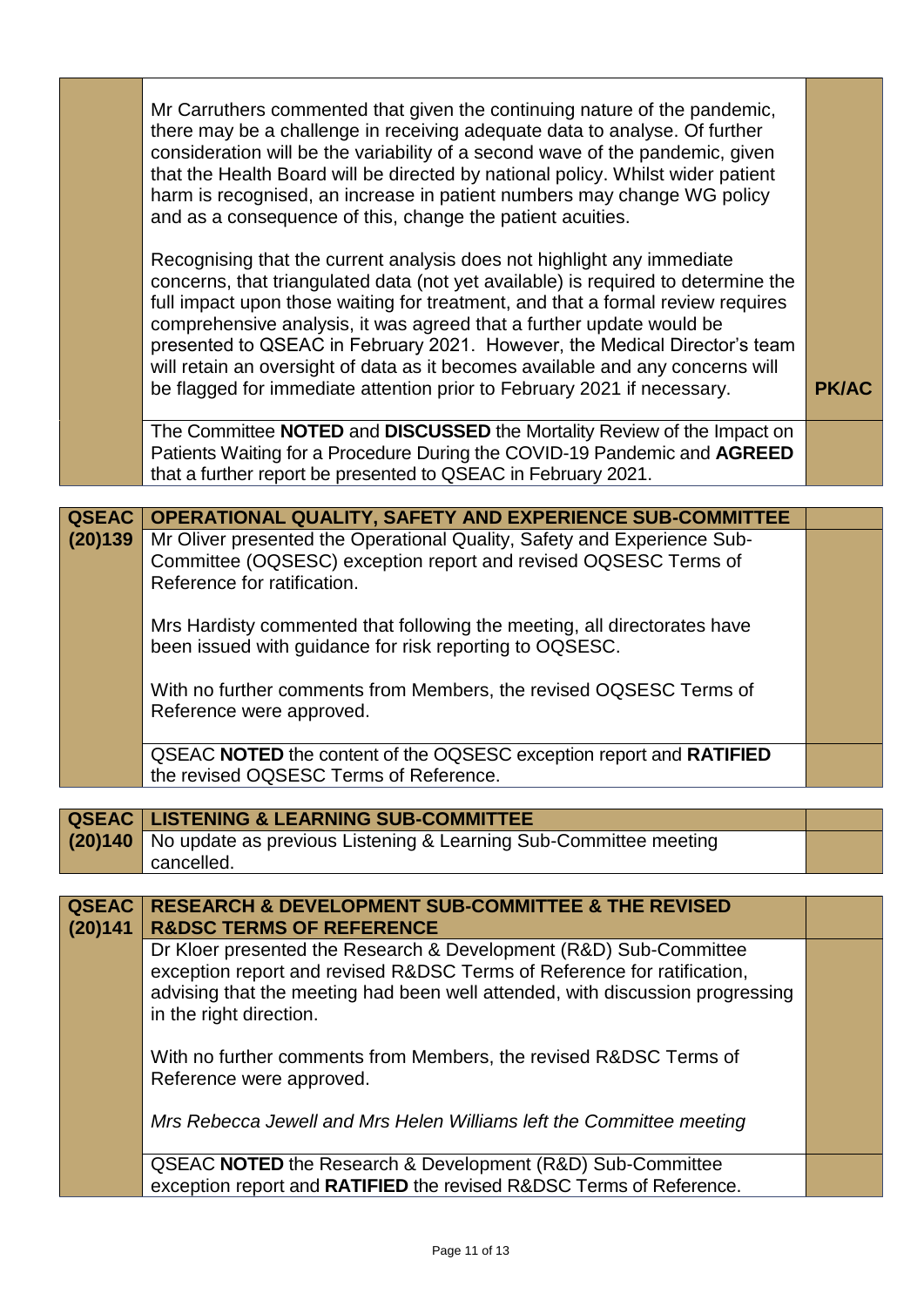| <b>QSEAC</b><br>(20)142 | <b>EXCEPTION REPORT FROM INFECTION PREVENTION STRATEGIC</b><br><b>STEERING GROUP</b><br>The Infection Prevention Strategic Steering Group exception report was<br>presented, with no comments received from Members.                                                                                                                                                                                                              |  |
|-------------------------|-----------------------------------------------------------------------------------------------------------------------------------------------------------------------------------------------------------------------------------------------------------------------------------------------------------------------------------------------------------------------------------------------------------------------------------|--|
|                         | <b>QSEAC NOTED</b> the Infection Prevention Strategic Steering Group exception<br>report.                                                                                                                                                                                                                                                                                                                                         |  |
| <b>QSEAC</b>            | <b>EXCEPTION REPORT FROM STRATEGIC SAFEGUARDING WORKING</b>                                                                                                                                                                                                                                                                                                                                                                       |  |
| (20)143                 | <b>GROUP</b>                                                                                                                                                                                                                                                                                                                                                                                                                      |  |
|                         | Mrs Passey presented the Strategic Safeguarding Working Group exception<br>report advising that the Group received a presentation outlining learning for<br>the service following the publication of the Adult Practice Review (APR)<br>CWMPAS 012019 on 21st August 2020. For assurance, Mrs Passey<br>confirmed that the Regional Safeguarding Board will develop a regional action<br>plan for the Health Board to progress.   |  |
|                         | In response to a query from Mrs Raynsford, Mrs Passey advised that<br>children's homes visits are being supported weekly with virtual clinics following<br>Public Health Guidance. For clarity however, Looked after Children's (LACs)<br>health assessments are still being undertaken, along with attendance at LAC<br>reviews and strategies, although the Health Assessments are undertaken by<br>virtual means or telephone. |  |
|                         | <b>QSEAC NOTED</b> the Strategic Safeguarding Working Group exception report.                                                                                                                                                                                                                                                                                                                                                     |  |

| (20)144 | <b>QSEAC   QUALITY, SAFETY &amp; EXPERIENCE ASSURANCE COMMITTEE WORK</b><br><b>PLAN 2020/21</b>   |  |
|---------|---------------------------------------------------------------------------------------------------|--|
|         | The Committee received the Quality, Safety & Experience Assurance<br>Committee Work Plan 2020/21. |  |
|         | The Committee NOTED the Quality, Safety & Experience Assurance<br>Committee Work Plan 2020/21.    |  |

| <b>QSEAC QUALITY, SAFETY &amp; EXPERIENCE ASSURANCE COMMITTEE DECISION</b> |  |
|----------------------------------------------------------------------------|--|
| (20)145   TRACKER 2020/21- AMBER ACTIONS ONLY                              |  |
| No report as all actions have been completed.                              |  |

| <b>QSEAC   QUALITY, SAFETY &amp; EXPERIENCE ASSURANCE COMMITTEE SUB-</b><br>(20)146   COMMITEES DECISION TRACKER 2020/21 - AMBER ACTIONS ONLY |  |
|-----------------------------------------------------------------------------------------------------------------------------------------------|--|
|                                                                                                                                               |  |
| No report as all actions have been completed.                                                                                                 |  |
|                                                                                                                                               |  |

| <b>QSEAC   ANY OTHER BUSINESS</b>        |  |
|------------------------------------------|--|
| (20)147 No other business was discussed. |  |
|                                          |  |

| <b>QSEAC REFLECTIVE SUMMARY</b>                                           |  |
|---------------------------------------------------------------------------|--|
| (20)148   Mrs Rayani reflected the following key points from the meeting: |  |
| • An acknowledgment that the risks contained within the Corporate Risk    |  |
| Report would be aligned to the Health Board's planning objectives.        |  |